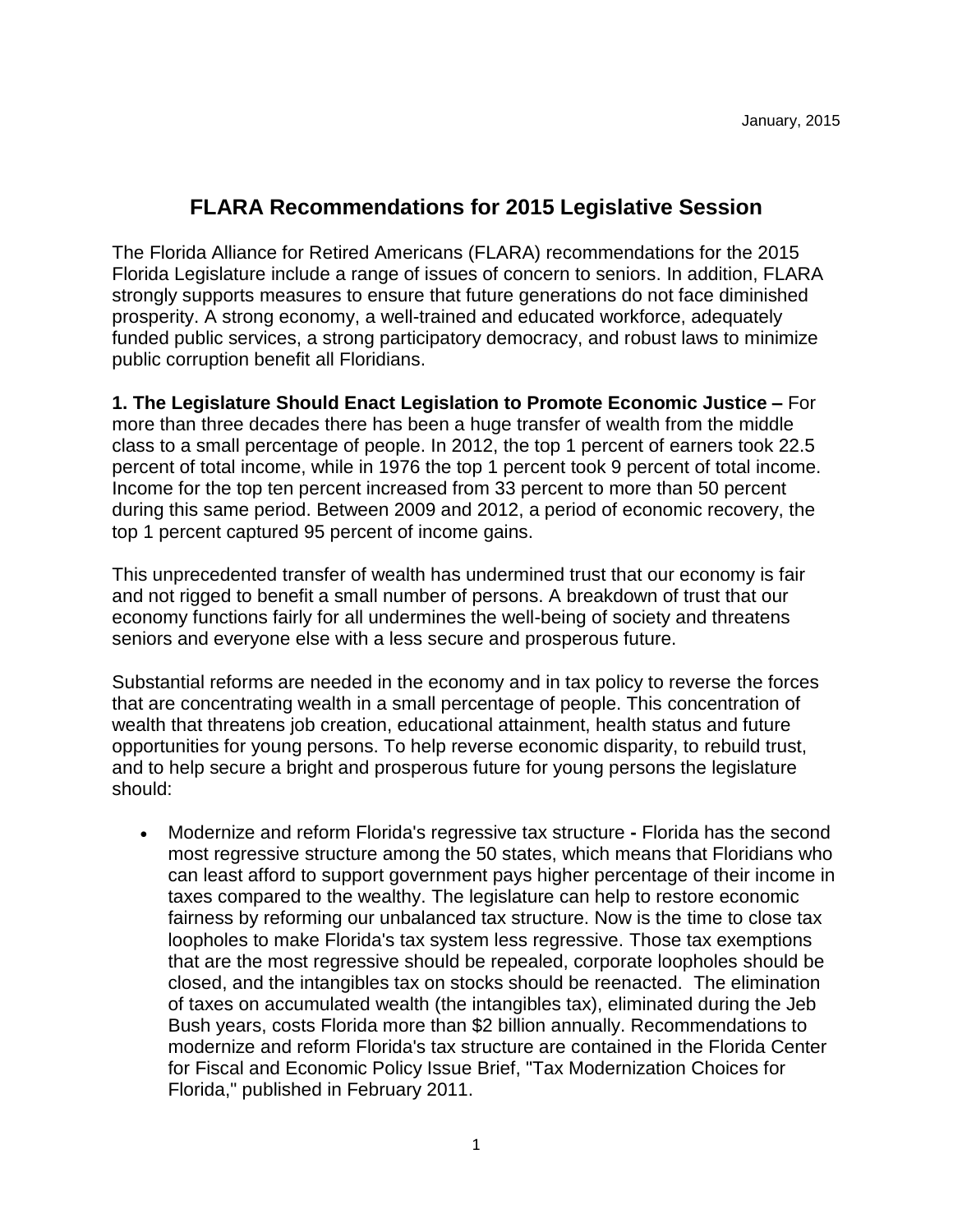- Provide substantially increased funding to programs that support the unemployed and to others in need. These programs include, but are not limited to, unemployment compensation, the Temporary Assistance to Needy Families program, affordable housing programs and programs that serve Florida's children, the disabled, and seniors.
- Increase the state's minimum wage in incremental steps over time so that it represents a living wage. Section 24 of Florida Constitution states that, "All working Floridians are entitled to be paid a minimum wage that is sufficient to provide a decent and healthy life for them and their families..." The constitution gives the legislature the authority to increase the state minimum wage. Increasing the minimum wage will boost consumer spending which will strengthen the economy which benefits seniors and younger persons.
- Provide increased funding to early childhood education and to public schools to help secure a more prosperous future for young persons.
- Enact strong measures to contain health care costs. All health care prices should be transparent to consumers, health care providers should not be allowed to charge more than what Medicare reimburses for health care services, and strong enforcement action needs to be taken to identify, prosecute and punish those who commit health care fraud. Health care costs are a burden for seniors and others.
- Create a study commission or task force to examine consumer protection in all areas of our economy including: credit, including sub-prime auto loans; title loans; housing mortgages; telemarketing; consumer products, and employment law. Florida laws pertaining to consumer protection should be robust, and there should be strong enforcement of such laws. Florida leads the nation in identity theft and fraud.
- Include in each legislative bill analysis, a determination as to if the bill would decrease, increase or not have an effect on income disparity.

**2. Florida Should Adequately Fund Core Government Responsibilities -** FLARA urges the Legislature to adequately fund education, public safety, health care, the courts, programs to ensure the well-being of children and the elderly, and the other basic needs of government. FLARA believes that tax reform can produce sufficient revenue to meet Florida's core governmental needs.

**3. Health Care Continues to Require Reform –** We urge the Legislature to take full advantage of the Patient Protection and Affordable Care Act by expanding the Medicaid Program to the full extent allowed by this law using traditional fee-for service provider reimbursement. Although the Patient Protection and Affordable Care Act is an important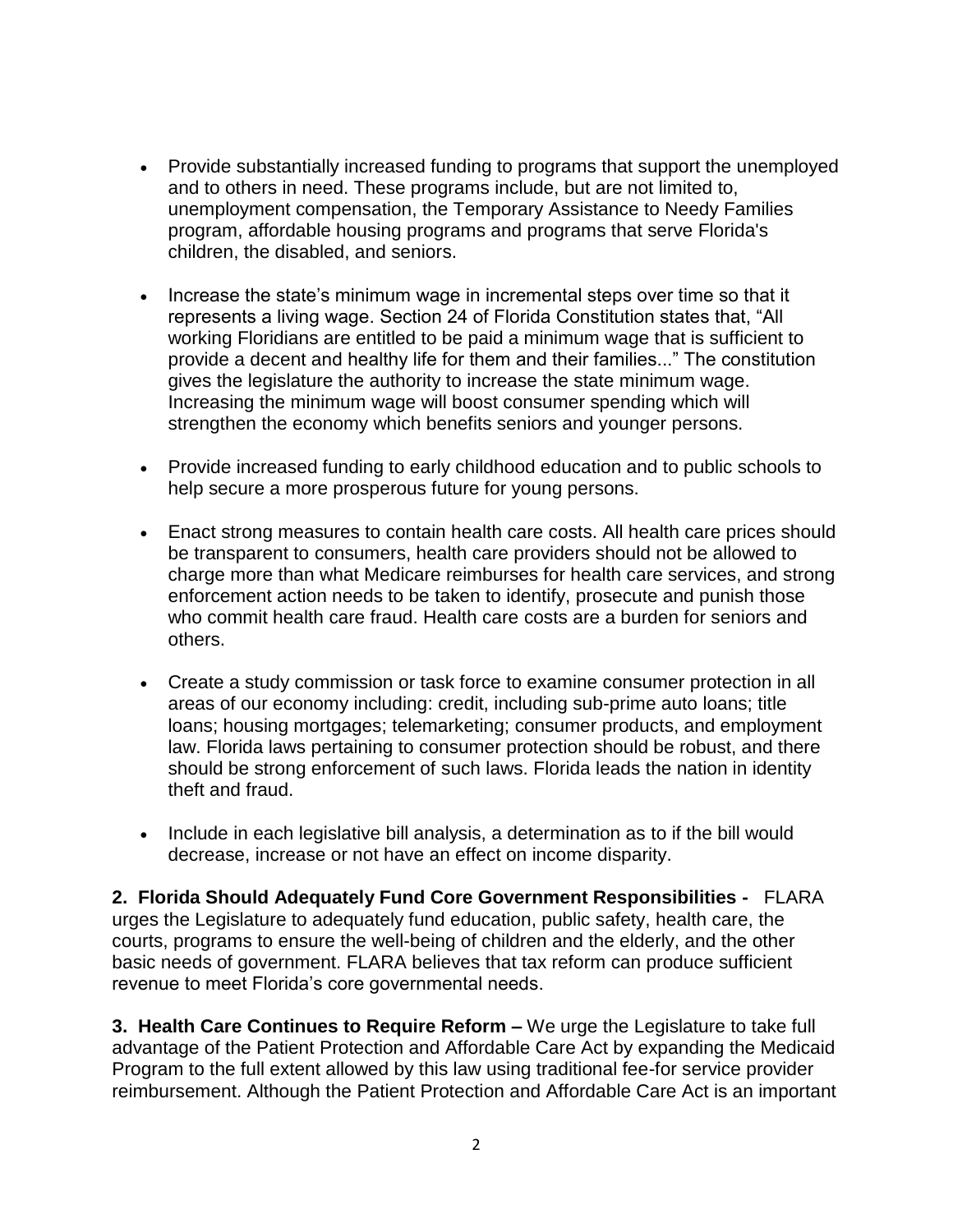step towards health care reform at the national level, expanding the Medicare program to make it available to persons of all ages would offer increased savings, better quality and better access.

Expanding Medicare to Create a Single Payer System

Primarily because of the lobbying efforts of private health insurance companies, Congress has not yet been able to enact single payer legislation to expand the Medicare program to make it available to everyone. FLARA supports expanding Medicare to cover everyone because this would be a more cost effective system than the private insurance system that is maintained by the Patient Protection and Affordable Care Act, and the expanded Medicare program would provide better quality care, at less cost and with better access.

**4. The Legislature Should Take Measures to Reduce Public Corruption** - Public corruption is pervasive at all levels of government in Florida. This is according to a December 2010 report, "A Study of Public Corruption in Florida" by the 19th Statewide Grand Jury. According to the grand jury report, between 2000 and 2010 there were a total of 8,241 arrest charges and 1,126 convictions for public corruption. Florida led all states in public corruption convictions. Cadets at West Point and other military academies swear an oath not to lie, cheat or steal or tolerate others that do. Public officials should be held to this same standard. Our democracy cannot function properly unless there is public trust in elected officials. Thomas Jefferson said that, "When a man assumes a public trust, he should consider himself a public property." The legislature should undertake a review of current law and penalties for public corruption to determine if strengthening law and penalties is needed so that public corruption is deterred to the extent possible and punished appropriately.

**5. Retirement Benefits for Future Public Employees Should Not be Reduced** -

Florida's defined benefit program should be maintained for all current and future public employees. When public employees are hired they should default to a defined benefit plan. Defined benefit plans provide predictable financial benefits, and Florida's defined benefits plan is managed, administered, and funded in a sound manner. Public employees should not default to an investment plan because they fail to make an election to the defined benefits plan. FLARA is concerned that persons who default would likely be in the lower pay grades and thus would be less likely to be able to make good judgments about choosing a retirement plan or in making investment decisions.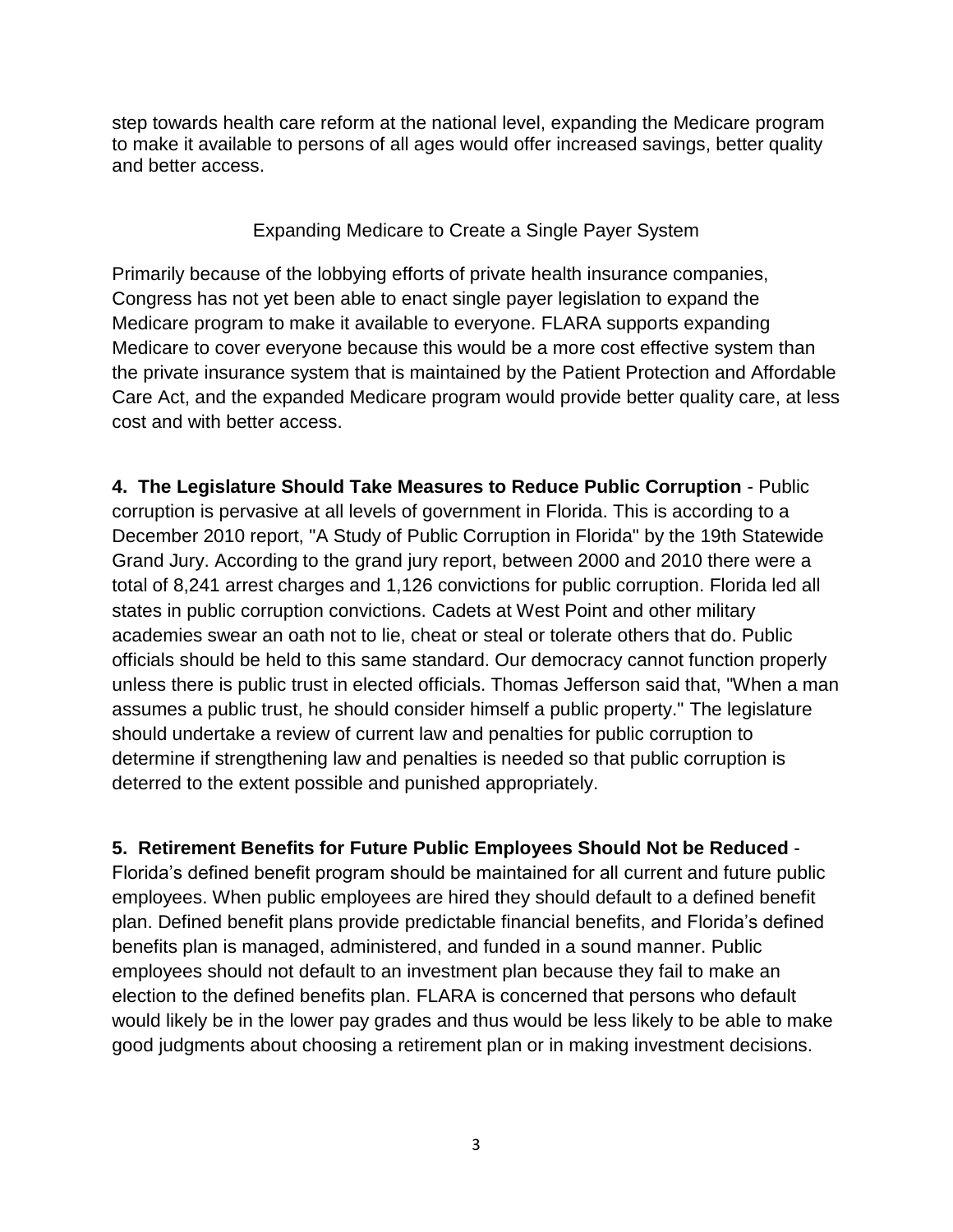FLARA further believes that when investment accounts take the place of defined benefit accounts this would worsen our significant problem with income disparity. Simply put, money would be transferred to Wall Street that would otherwise have gone to middle class people. Brokerage firms would profit while the well-being of ordinary persons would be diminished. We believe the legislature should do nothing to aggravate our problem with income disparity and should rather look to ways to decrease the widening income gap between the very wealthy and ordinary people.

Finally, we believe that the ordinary person has little chance of succeeding in making successful investment decisions. Wall Street trading is dominated by large financially sophisticated institutions that have worrisome ethics. Over the past few years the news media has reported extraordinarily multi-billion dollar fines and settlements against such firms as Goldman Sachs, J.P. Morgan, Bank of America and Citibank. According to Mr. William C. Dudley, president of the Federal Reserve Bank of New York, "There is evidence of deep-seated cultural and ethical failures at many large financial institutions,"

Reducing retirement benefits for future employees would increase income disparity in the future, and place some retirees at risk of not having sufficient income to meet basic needs. A lower retirement benefit is particularly harmful to women, who typically have weaker earnings histories, and thus have weaker retirement program credits than do men.

**6. Election Laws Need Further Reform** – To strengthen our democracy by increasing voter participation, the legislature should enact law creating a system for online voter registration, permit local Supervisors of Elections to designate remote absentee ballot drop-off locations and to select early voting locations according to the same standards that are used for polling places on election day, provide funding to expand electronic poll books, permit persons with disabilities to move to the front of voting lines, and increase efforts to inform persons with disabilities about services to help them vote.

**7. Ethics Laws Need Further Reform -** Although the legislature has made progress in strengthening laws relating to ethics, the following further actions should be taken: (1) strengthen the garnishment provisions for public officials who don't pay their fines; (2) require that local officials undergo ethics training just like the legislature has to annually and apply many of the same ethics requirements presently in place for lawmakers to local officials; (3); hold statutorily created corporations, like Citizens Property Insurance Corporation and Enterprise Florida, and direct support organizations, like Visit Florida, to the same ethical standards that government organizations are held to; (4) remove officials from office for failing to file financial disclosure reports; (5) increase lobbying disclosure and registration throughout Florida's special districts; (6) strengthen open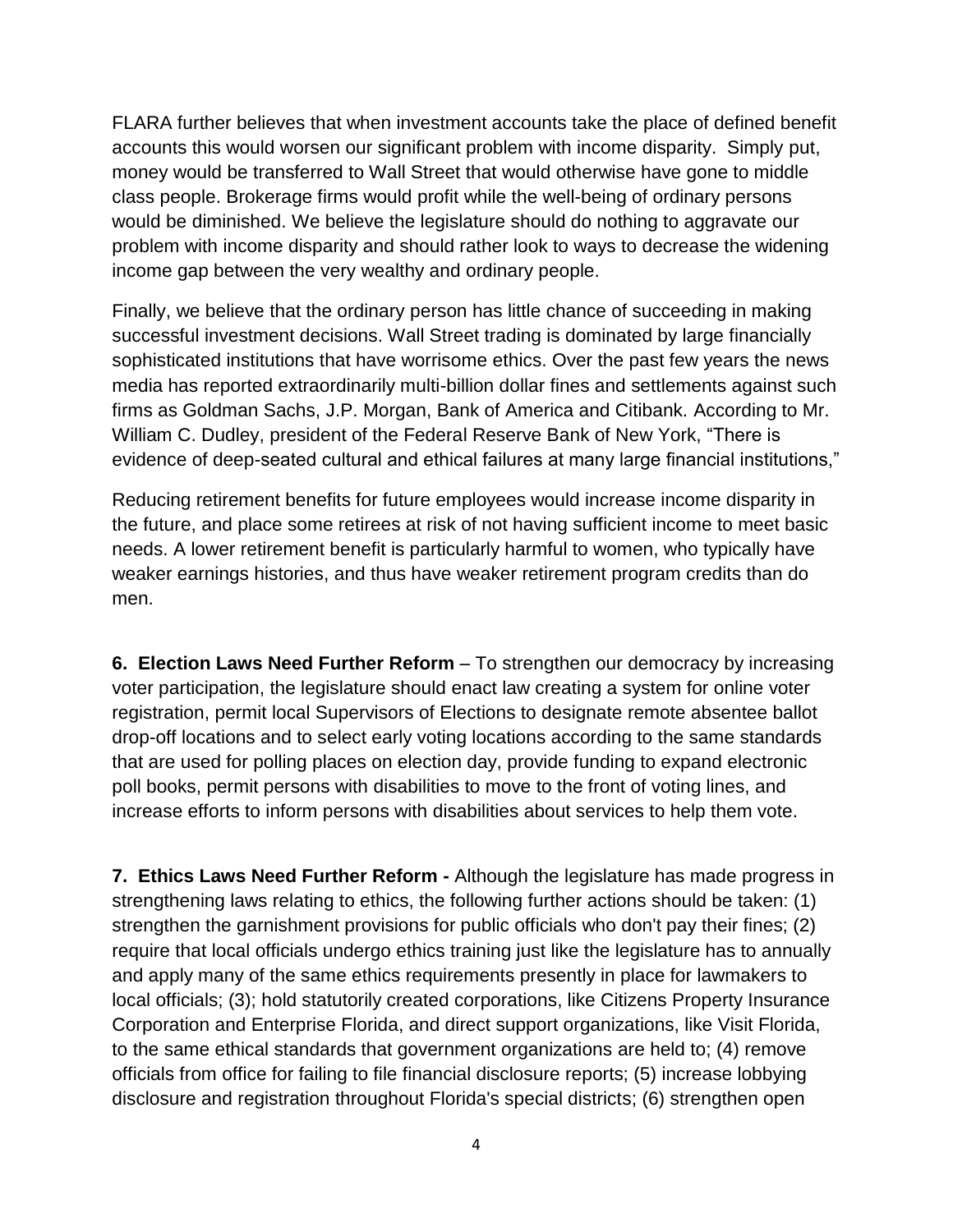records and open government laws; and (7) define clear and enforceable rules for residency requirements of public officials.

**8. Health Care Prices Should be Transparent -** As mentioned in the recommendation concerning income disparity, FLARA supports legislation that would require all physicians, including physician specialists, dentists and health care providers, including hospitals, outpatient centers, clinical laboratories, and diagnostic imaging centers, to make available to the public the prices they charge upon request to persons with and without health insurance. Price transparency provides necessary information to patients and helps control health care costs.

**9. Private For-Profit Medicaid Managed Care Should be Limited in Scope** - Florida cannot afford to give tax dollars to for-profit entities to use to financially reward private investors in the Medicaid program. Using non-profit health providers to deliver Medicaid services will make the use of public health care funds more efficient. Funding that would have gone to reward private investors, and to pay excessive compensation to health care executives, should instead be used to provide health care services on a non-profit basis. FLARA is concerned that services will be reduced to persons in need of medical care to generate the profit that is required by investors. Only those private sector Medicaid managed care program that have proven cost effectiveness without compromising access or quality should be funded. An independent third-party evaluation should be required to document cost effectiveness, access and quality.

## **10. State Elected Officials Should be Subject to Recall by the Voters -**

Unfortunately, the Florida Constitution does not have a provision giving voters the right to recall state officials, although there is a provision for the recall of local officials. This means that neither the Governor, members of the cabinet, legislators, or other state elected officials can be removed from office by the voters. Eighteen states have provisions for the recall of elected officials at the state level. FLARA supports HJR 7 and HR 9 (Kriseman), introduced in the 2012 session, which would give voters a constitutional mechanism to recall elected officials through petition and recall election.

## **11. Elected Officials Should Face Penalties for Violating the Oath of Office** -

Legislation is needed to penalize elected officials at the state level who violate the oath of office in Florida's Constitution. Article II, Section 5, Paragraph (b) requires elected officials to swear or affirm the following oath prior to assuming office:

*"I do solemnly swear (or affirm) that I will support, protect, and defend the Constitution and Government of the United States and of the State of Florida…"*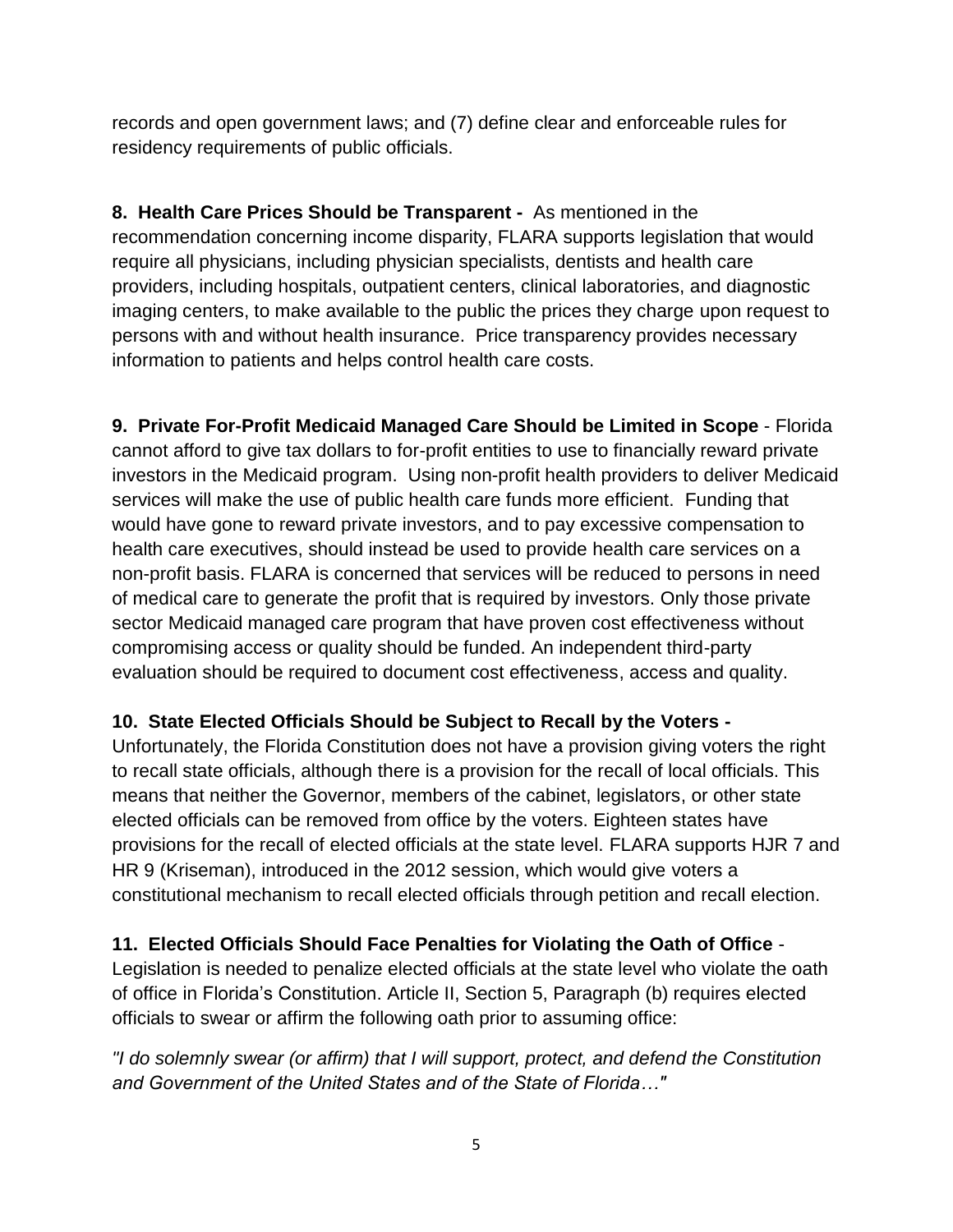Although the Governor and legislators must take this oath, there are no penalties in either Florida's Constitution or in the Florida Statutes if they intentionally violate the oath. Enacting legislation to add penalties for violating the constitutional oath would help ensure that elected officials do not take action in violation of this oath such as to thwart the implementation of the voter-approved Fair Districts amendments to Florida's Constitution or undermine the implementation of Federal law, such as the Patient Protection and Affordable Care Act. Our democracy can only remain strong if our leaders respect and abide by the law. A constitutional amendment is needed to create penalties for elected officials who intentionally violate their oath of office. The following or similar language should be enacted into law or placed in the Constitution:

*"Any public officer or employee of the state who in the performance of their duties intentionally fails to support, protect or defend the Constitution and Government of the United States and of the State of Florida shall be guilty of a (misdemeanor or felony) punishable by a term of not more than one year in prison, a fine of up to \$5,000, and shall forfeit their elected office or employment."*

Federal law provides for similar penalties if a member of Congress violates the oath of office members of Congress must take.

**12. Seniors Need Protection from Identity Theft and Fraud –** FLARA supports state legislation to strengthen law enforcement and consumer protection responsibilities to protect seniors from identity theft and fraud. Florida is in the shameful situation of being first in the country for two years in a row in both fraud and identify theft according to consumer complaints made to the Federal Trade Commission. In 2013, Florida had the highest per capita rate of reported fraud. Florida's fraud reporting rate of 805 per 100,000 was almost twice the national median rate of 419 per 100,000 (1). Also in 2013, Florida led the nation in reported identity theft with a per capita reported rate of identity theft of 193 per 100,000 which was three times the national median rate of 67 per 100,000. Fraud and identity theft significantly threaten the well-being of everyone, but particularly seniors. Florida has a special responsibility to seniors because many are vulnerable to fraudulent scams, such as those seniors who are in poor health, those who are isolated and lonely, those who are financially insecure, and those who have impaired cognition.

A Select Task Force on Protecting Seniors should be created and charged with making recommendations to strengthen efforts to prevent, identify and punish those who commit fraud and identity theft. Members should include members of the legislature, and representatives from law enforcement, the Attorney General, legal services agencies, credit agencies, banks, mortgage companies, telephone companies, and consumer advocate organizations. The Task Force should be directed to adopt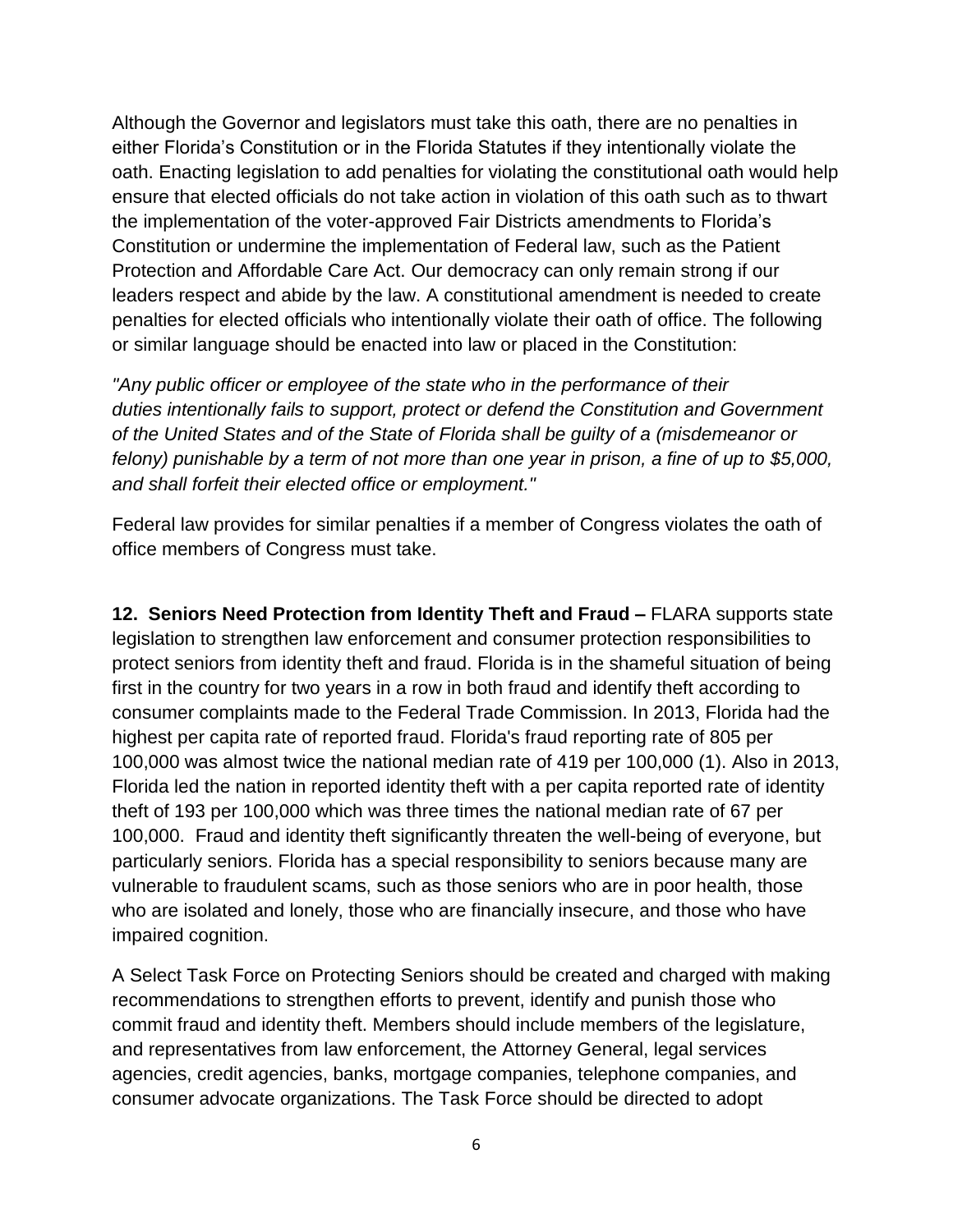recommendations that: (1) create a model consumer assistance program to help those who become victims of fraud and identity theft; (2) protect seniors from unlawful telephone solicitations, including recorded calls; (3) review the adequacy of existing criminal penalties for committing fraud and identity theft; (4) review the adequacy of law enforcement to identify and prosecute fraud and identity theft; (5) propose options and strategies to adequately fund those recommendations that require new spending; and (6) adopt any other recommendations which the Task Force believes would protect consumers from fraud and identity theft.

**13. Quality of Care Information on Assisted Living Facilities Should be Made Available –** FLARA supports state legislation such as appropriations proviso language that would direct the Agency for Health Care Administration (AHCA) to create an Assisted Living Facility (ALF) consumer guide that includes comprehensive information on each ALF and make the guide easily accessible on it's web site. AHCA publishes a nursing home guide on its web site, and this web site should also include an ALF guide.

Seniors and their family members need helpful information they can count on when choosing an ALF. These facilities care for vulnerable adults who are not able to live independently in their own home or apartment. ALFs provide care to persons who need help with eating, walking, grooming or in the bathroom; taking medications; and who need simple nursing services or mental health services but not on a continuous 24 hour basis.

The ALF guide would include all regulatory information that pertains to each ALF. Each ALF would have a facility profile that includes what services the ALF provides, costs, and other facility information. To provide consumers with quality information, the guide would include inspection ratings, regulatory violations, administrative fines, sanctions such as the suspension of a license or a moratorium on new admissions, inspection reports including statements of deficiencies, and any other information that would be useful to consumers that the Agency has in its possession.

**14. Increased Efforts Need to be Made to Deter the Abuse, Neglect and Financial Exploitation of the Elderly -** FLARA recommends that several actions be taken to help protect seniors from abuse.

First, increased funding should be made available to promote the Abuse Registry so that the public is aware of the Registry and how to report abuse. Too many vulnerable elder Floridians are abused in their own homes, in the homes of relatives, or in facilities that care for them. Anyone who knows, or has reasonable cause to suspect, that an vulnerable elderly person is being abused, neglected or exploited shall know that there is a Abuse Hotline that they can contact to make a confidential report so that an investigation can be made.